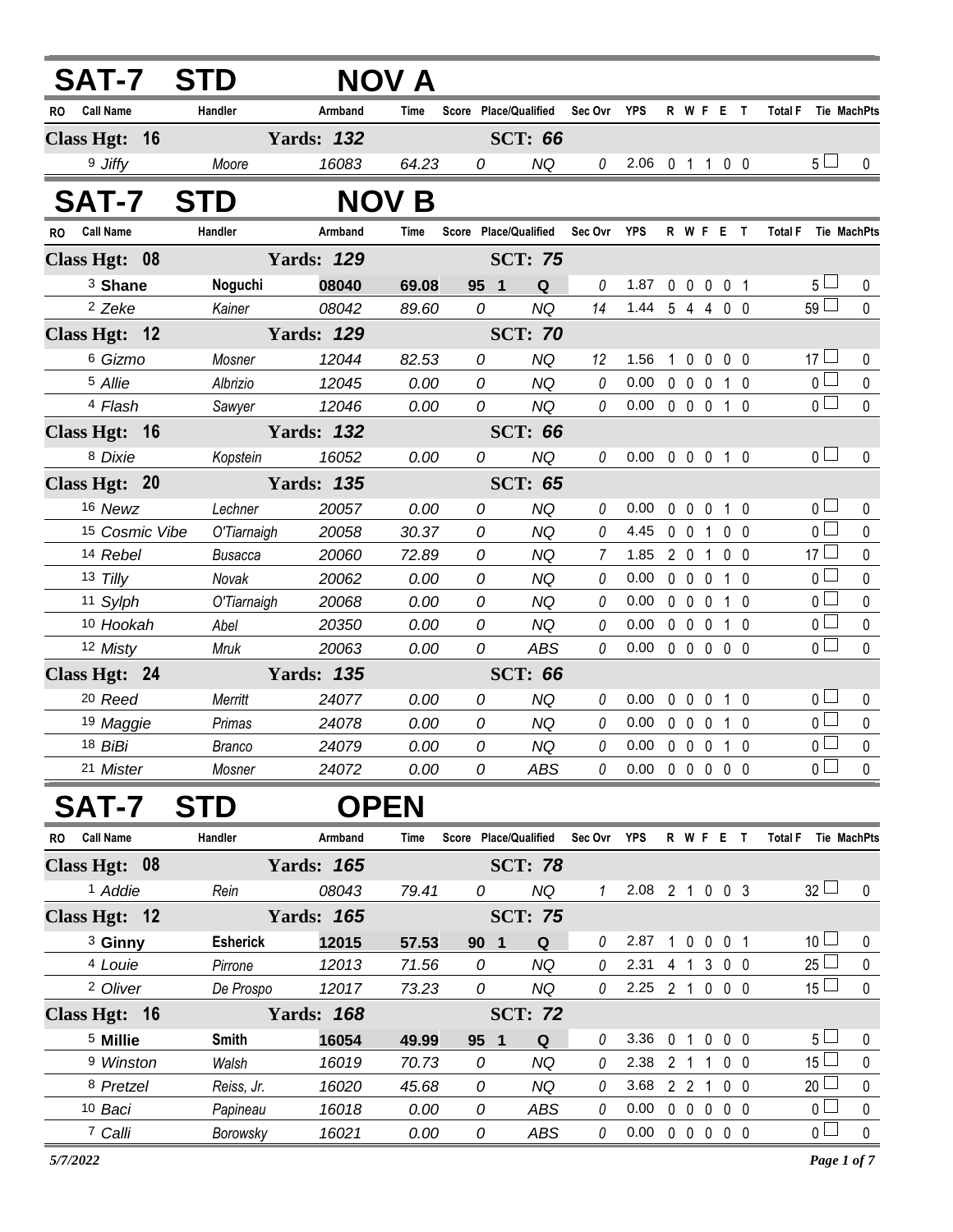| <sup>6</sup> Bree                    | Cramer                | 16049                               | 0.00          | 0                              | <b>ABS</b>            | 0           | $0.00 \t0 \t0 \t0 \t0 \t0$ |                |                   |                |                           | $\overline{0}$                | $\mathbf 0$    |
|--------------------------------------|-----------------------|-------------------------------------|---------------|--------------------------------|-----------------------|-------------|----------------------------|----------------|-------------------|----------------|---------------------------|-------------------------------|----------------|
| Class Hgt: 20                        |                       | <b>SCT: 69</b><br><b>Yards: 170</b> |               |                                |                       |             |                            |                |                   |                |                           |                               |                |
| 18 Hooey                             | <b>Merwin</b>         | 20067                               | 37.61         | 100<br>$\overline{\mathbf{1}}$ | Q                     | 0           | 4.52                       | 0              | $\mathbf 0$       | 0              | 0 <sub>0</sub>            | 0 <sub>0</sub>                | 0              |
| 19 Zeke                              | Freeman               | 20059                               | 46.68         | $\overline{2}$<br>95           | Q                     | 0           | 3.64                       | $\mathbf 1$    | $\mathbf 0$       | $\mathbf{0}$   | 0 <sub>0</sub>            | 5 <sub>1</sub>                | 0              |
| $25$ Nova                            | Sarni                 | 20023                               | 63.85         | 95 3                           | Q                     | 0           | 2.66                       | $\mathbf{0}$   | -1                | $\mathbf{0}$   | 0 <sub>0</sub>            | 5 <sub>1</sub>                | 0              |
| 24 Amber                             | <b>Burke</b>          | 20024                               | 0.00          | $\mathcal O$                   | <b>NQ</b>             | 0           | 0.00                       | $0\quad 0$     |                   | $\mathbf 0$    | $1\quad0$                 | 0 <sub>0</sub>                | $\mathbf 0$    |
| 23 Sylo                              | <b>Brown</b>          | 20026                               | 61.89         | 0                              | <b>NQ</b>             | 0           | 2.75                       | 3              | $\overline{1}$    | $\mathbf{0}$   | 0 <sub>0</sub>            | 20 <sub>2</sub>               | 0              |
| 21 Mac                               | Wisner                | 20028                               | 60.20         | 0                              | <b>NQ</b>             | 0           | 2.82                       | 5              | $\overline{4}$    | 3              | 0 <sub>0</sub>            | 45 <sup>1</sup>               | 0              |
| 20 Lucy                              | Meyer                 | 20029                               | 84.38         | 0                              | <b>NQ</b>             | 15          | 2.01                       | 3              | $\overline{1}$    | $\mathbf{0}$   | 0 <sub>0</sub>            | $50-$                         | 0              |
| 13 Groot                             | Andrews               | 20061                               | 0.00          | 0                              | <b>NQ</b>             | 0           | 0.00                       | $\mathbf 0$    | $\mathbf 0$       | $\mathbf{0}$   | $1\quad0$                 | 0 <sup>1</sup>                | $\pmb{0}$      |
| 15 Storm                             | Berde                 | 20064                               | 55.71         | 0                              | <b>NQ</b>             | 0           | 3.05                       |                | 4 <sub>2</sub>    | $\overline{1}$ | 0 <sub>0</sub>            | 30 <sup>2</sup>               | 0              |
| 16 Boomer                            | Larsen                | 20342                               | 0.00          | 0                              | <b>NQ</b>             | 0           | 0.00                       | $\mathbf 0$    | $\mathbf 0$       | $\mathbf 0$    | $1\quad0$                 | 0 <sub>0</sub>                | 0              |
| 14 Fisher                            | Snyder                | 20356                               | 59.88         | 0                              | <b>NQ</b>             | 0           | 2.84                       | 1              | $\overline{2}$    | $\mathbf 0$    | 0 <sub>0</sub>            | $15\perp$                     | 0              |
| 22 Zen                               | Spampinato            | 20027                               | 0.00          | 0                              | <b>ABS</b>            | 0           | 0.00                       |                | $0\quad 0$        | $\mathbf 0$    | 0 <sub>0</sub>            | 0 <sub>1</sub>                | $\pmb{0}$      |
| 17 Hazel                             | Wisner                | 20236                               | 0.00          | 0                              | ABS                   | 0           | 0.00                       |                | $0\quad 0\quad 0$ |                | 0 <sub>0</sub>            | $\overline{0}$                | $\mathbf 0$    |
| Class Hgt: 24                        |                       | <b>Yards: 170</b>                   |               |                                | <b>SCT: 72</b>        |             |                            |                |                   |                |                           |                               |                |
| 30 Monroe                            | <b>Schmidt</b>        | 24361                               | 64.86         | 90<br>$\overline{\mathbf{1}}$  | Q                     | 0           | 2.62                       | $\overline{1}$ | $\overline{1}$    | $\mathbf 0$    | 0 <sub>0</sub>            | 10 <sup>1</sup>               | 0              |
| 31 Conway                            | Koster                | 24071                               | 56.62         | 0                              | <b>NQ</b>             | 0           | 3.00                       | 3 <sub>1</sub> |                   | $\overline{2}$ | 0 <sub>0</sub>            | $20\Box$                      | $\pmb{0}$      |
| 28 Owens                             | Koster                | 24080                               | 0.00          | 0                              | <b>NQ</b>             | 0           | 0.00                       | 0 <sub>0</sub> |                   | $\mathbf 0$    | $1\quad0$                 | 0 <sub>0</sub>                | $\pmb{0}$      |
| 29 Tallulah                          | <b>Burke</b>          | 24363                               | 59.83         | 0                              | NQ                    | 0           | $2.84$ 2 1                 |                |                   | $\overline{1}$ | 0 <sub>0</sub>            | $15 \Box$                     | $\pmb{0}$      |
| SAT-7                                | S<br>D                | EX                                  |               |                                |                       |             |                            |                |                   |                |                           |                               |                |
|                                      |                       |                                     |               |                                |                       |             |                            |                |                   |                |                           |                               |                |
| <b>Call Name</b><br>RO.              | Handler               | Armband                             | Time          |                                | Score Place/Qualified | Sec Ovr YPS |                            |                |                   |                | R W F E T                 | <b>Total F</b><br>Tie MachPts |                |
| Class Hgt: 08                        |                       | <b>Yards: 168</b>                   |               |                                | <b>SCT: 72</b>        |             |                            |                |                   |                |                           |                               |                |
| 20 Journey                           | Schroeder             | 08011                               | 44.07         | 0                              | <b>NQ</b>             | 0           | 3.81                       | 1              | -1                | 1              | 0 <sub>0</sub>            | 10 <sup>1</sup>               | 0              |
| 24 Yogi                              | Snyder                | 08309                               | 0.00          | 0                              | <b>NQ</b>             | 0           | 0.00                       |                | $0\quad 0$        | $\mathbf 0$    | $1\quad0$                 | 0 <sub>0</sub>                | $\pmb{0}$      |
| 23 Tipsy                             | Simonelli             | 08310                               | 51.58         | 0                              | <b>NQ</b>             | 0           | 3.26                       |                | $2\quad 2\quad 3$ |                | 0 <sub>0</sub>            | 20 <sup>2</sup>               | 0              |
| 22 Misty                             | Niemann               | 08313                               | 58.90         | 0                              | <b>NQ</b>             | 0           | 2.85                       | 1.             | $\mathbf 0$       | 0              | 0 <sub>0</sub>            | 5 <sup>1</sup>                | $\pmb{0}$      |
| 21 Tink                              | Tranoy                | 08314                               | 0.00          | 0                              | <b>NQ</b>             | 0           | 0.00                       |                | $0\quad 0\quad 0$ |                | $1\quad0$                 | $0-$                          | 0              |
| <b>Class Hgt:</b><br>$\overline{12}$ |                       | <b>Yards: 168</b>                   |               |                                | <b>SCT: 67</b>        |             |                            |                |                   |                |                           |                               |                |
| 56 Liza                              | Rifkin-Mamaradl 12319 |                                     | 72.52         | 0                              | NQ                    | 5           | 2.32 3 1 1 0 0             |                |                   |                |                           | 35 <sup>1</sup>               | 0              |
| Class Hgt: 16                        |                       | <b>Yards: 173</b>                   |               |                                | <b>SCT: 66</b>        |             |                            |                |                   |                |                           |                               |                |
| 94 Tori                              | Mandich-Steiger       | 16326                               | 0.00          | 0                              | <b>AIS</b>            | 0           | 0.00                       |                | $0\quad 0$        | $\mathbf 0$    | $0\quad 0$                | 0 <sub>0</sub>                | 0              |
| 95 Lindsey                           | Williams              | 16323                               | 0.00          | 0                              | <b>NQ</b>             | 0           | 0.00                       |                | $0\quad 0$        | $\mathbf 0$    | $1\quad0$                 | 0 <sub>1</sub>                | 0              |
| 93 Danny                             | Condit                | 16327                               | 0.00          | 0                              | NQ                    | 0           | 0.00                       |                | $0 \t0 \t1$       |                | 1 0                       | 0 <sup>1</sup>                | 0              |
| 92 Sierra                            | Dershowitz            | 16328                               | 0.00          | 0                              | <b>NQ</b>             | 0           | 0.00                       |                | $0\quad 0\quad 0$ |                | $1\quad 0$                | $0-$                          | 0              |
| 91 Skyler                            | Pollifrone            | 16329                               | 44.50         | 0                              | <b>NQ</b>             | 0           | 3.89                       |                | $0 \t0 \t1$       |                | $0\quad 0$                | 0 <sub>l</sub>                | 0              |
| 90 Enzo                              | Rifkin-Mamaradl       | 16332                               | 63.27         | 0                              | NQ                    | 0           | 2.73                       |                |                   |                | 1 1 1 0 0                 | 10 <sup>1</sup>               | 0              |
| 89 Bea                               | Carlson               | 16334                               | 0.00          | 0                              | ABS                   | 0           | 0.00                       |                |                   |                | 00000                     | $\overline{0}$                | $\mathbf 0$    |
| Class Hgt: 20                        |                       | <b>Yards: 177</b>                   |               |                                | <b>SCT: 62</b>        |             |                            |                |                   |                |                           |                               |                |
| 166 Casey                            | Boster                | 20337                               | 60.67         | 0                              | <b>NQ</b>             | 0           | 2.92 3 1 1 0 0             |                |                   |                |                           | 20 <sup>1</sup>               | 0              |
| 165 Dakota                           | Alberti               | 20338                               | 43.17         | 0                              | <b>NQ</b>             | 0           | 4.10                       |                |                   |                | 0 0 1 0 0                 | $\overline{0}$                | $\pmb{0}$      |
| 164 Kimba                            | <b>Busacca</b>        | 20339                               | 48.01         | 0                              | <b>NQ</b>             | 0           | 3.69                       |                |                   |                | 0 0 2 0 1                 | 5 <sup>1</sup>                | 0              |
| 163 Finley<br>162 Miz Biscuit        | Nydam<br>Rollins      | 20340<br>20341                      | 50.17<br>0.00 | 0<br>0                         | NQ<br>NQ              | 0<br>0      | 3.53<br>0.00               | $\mathbf{1}$   |                   |                | $0\ 0\ 0\ 0$<br>0 0 0 1 0 | $5 -$<br>$\overline{0}$       | $\pmb{0}$<br>0 |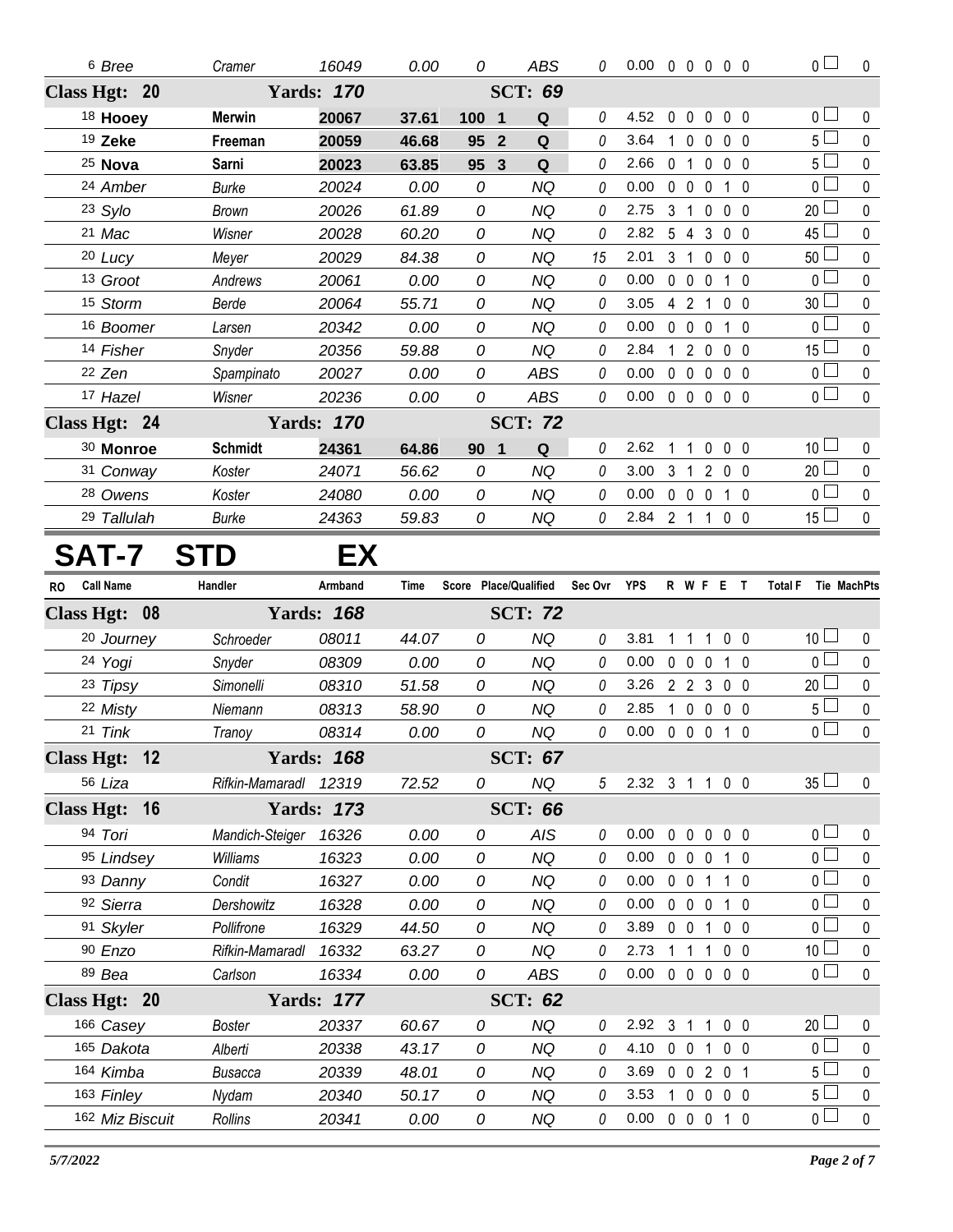| 161 Clipper    | Barber     | 20346             | 65.70 | 0 | ΝQ             | 3 | 2.69 |              |              | 0              | $0\quad 0$        | 19 <sup>1</sup> | $\mathbf{0}$ |
|----------------|------------|-------------------|-------|---|----------------|---|------|--------------|--------------|----------------|-------------------|-----------------|--------------|
| 160 Snap       | Fisher     | 20348             | 44.11 | 0 | ΝQ             | 0 | 4.01 |              | $\Omega$     |                | 0 <sub>0</sub>    | 10 <sup>1</sup> | $\Omega$     |
| 159 Colbie     | Williams   | 20351             | 0.00  | 0 | NQ             | 0 | 0.00 | $\Omega$     | $\Omega$     | $\Omega$       | $1\quad$ $\Omega$ | 0 <sub>l</sub>  | $\Omega$     |
| 158 Windy      | Nottingham | 20354             | 0.00  | 0 | NQ             | 0 | 0.00 | $\theta$     | 0            | $\Omega$       | 10                | 0 <sub>1</sub>  | $\mathbf 0$  |
| 157 Elf        | Esherick   | 20355             | 63.48 | 0 | NQ             | 1 | 2.79 |              | 0            |                | $0\quad 0$        | 8 L             | $\mathbf 0$  |
| 156 Sky        | Trabilcy   | 20357             | 0.00  | 0 | ABS            | 0 | 0.00 | $\Omega$     | $\mathbf{0}$ | $\mathbf{0}$   | $0\quad 0$        | 0 <sub>l</sub>  | $\mathbf 0$  |
| Class Hgt: 24  |            | <b>Yards: 177</b> |       |   | <b>SCT: 66</b> |   |      |              |              |                |                   |                 |              |
| 187 Grizzly    | O'Brien    | 24359             | 36.81 | 0 | NQ             | 0 | 4.81 | $\cup$       | 0            |                | 0 <sub>0</sub>    | 0 <sub>l</sub>  | $\Omega$     |
| 186 Denver     | Nicholson  | 24364             | 0.00  | 0 | NQ             | 0 | 0.00 | $\Omega$     | $\Omega$     | $\Omega$       | 1 0               | 0 <sup>L</sup>  | $\Omega$     |
| 188 Carson     | Durocher   | 24358             | 0.00  | 0 | <b>ABS</b>     | 0 | 0.00 | $\Omega$     | $\Omega$     | $\overline{0}$ | $0\quad 0$        | 0 L             | $\mathbf 0$  |
| 185 Journey    | Wirkowski  | 24365             | 0.00  | 0 | <b>ABS</b>     | 0 | 0.00 | $\mathbf{0}$ | $\mathbf{0}$ | $0\,0\,0$      |                   | 0 <sub>0</sub>  | $\mathbf{0}$ |
| Class Hgt: 24C |            | <b>Yards: 177</b> |       |   | <b>SCT: 62</b> |   |      |              |              |                |                   |                 |              |
| 192 Freedom    | Pollard    | 24C366            | 54.87 | 0 | NQ             | 0 | 3.23 |              |              | 0              | $0\quad 0$        | 5 <sub>1</sub>  | $\Omega$     |
|                |            |                   |       |   |                |   |      |              |              |                |                   |                 |              |

## **SAT-7 STD MAS**

| <b>RO</b> | <b>Call Name</b>     | Handler               | Armband           | Time  |       |                         | Score Place/Qualified | Sec Ovr  | YPS  |                |                | R W F E T      |                |                | <b>Total F</b>  | <b>Tie MachPts</b> |
|-----------|----------------------|-----------------------|-------------------|-------|-------|-------------------------|-----------------------|----------|------|----------------|----------------|----------------|----------------|----------------|-----------------|--------------------|
|           | Class Hgt: 08        |                       | <b>Yards: 168</b> |       |       |                         | <b>SCT: 72</b>        |          |      |                |                |                |                |                |                 |                    |
|           | 10 Sadie             | Gregory               | 08156             | 41.44 | 100   | $\overline{\mathbf{1}}$ | $\mathbf Q$           | 0        | 4.05 |                | $0\quad 0$     | $\mathbf 0$    | $0\quad 0$     |                | 0 <sub>1</sub>  | 30                 |
|           | 17 Chyna             | <b>Rifkin-Mamarad</b> | 08142             | 44.11 | 100 2 |                         | Q                     | $\theta$ | 3.81 |                | $0\quad 0$     | $\mathbf 0$    | 0 <sub>0</sub> |                | $0\perp$        | 27                 |
|           | <sup>6</sup> Dreamer | Andrysiak             | 08155             | 48.98 | 100   | $\mathbf{3}$            | Q                     | 0        | 3.43 |                | $0\quad 0$     | $\mathbf 0$    | 0 <sub>0</sub> |                | 0 L             | 23                 |
|           | <sup>9</sup> Tucker  | <b>Dalton</b>         | 08158             | 52.96 | 100 4 |                         | Q                     | 0        | 3.17 | $\mathbf 0$    | $\overline{0}$ | 0              | 0 <sub>0</sub> |                | 0 L             | 19                 |
|           | <sup>7</sup> Yodee   | Cioffi-Parker         | 08307             | 56.19 | 100   |                         | Q                     | 0        | 2.99 |                | $0\quad 0$     | $\pmb{0}$      | 0 <sub>0</sub> |                | 0 <sub>1</sub>  | 15                 |
|           | 19 Zelda             | Huntington            | 08141             | 65.60 | 100   |                         | Q                     | 0        | 2.56 |                | $0\quad 0$     | $\mathbf 0$    | 0 <sub>0</sub> |                | 0 <sub>0</sub>  | 6                  |
|           | 15 Misty             | Gregory               | 08143             | 45.32 | 0     |                         | <b>NQ</b>             | 0        | 3.71 | $1\quad1$      |                | 1              | 0 <sub>0</sub> |                | 10 <sup>1</sup> | 0                  |
|           | 16 Myka              | Andrysiak             | 08147             | 53.05 | 0     |                         | NQ.                   | 0        | 3.17 | $1 \quad 1$    |                | 1              | 0 <sub>0</sub> |                | 10 <sup>1</sup> | 0                  |
|           | 14 Scout             | Loper                 | 08149             | 57.07 | 0     |                         | <b>NQ</b>             | 0        | 2.94 | $\overline{2}$ | $\overline{1}$ | 1              | 0 <sub>0</sub> |                | $15\Box$        | $\pmb{0}$          |
|           | 13 Herbie            | Rosario               | 08152             | 65.72 | 0     |                         | <b>NQ</b>             | 0        | 2.56 | $0\quad 0$     |                | 1              | 0 <sub>0</sub> |                | $\overline{0}$  | $\pmb{0}$          |
|           | 12 Roxie             | Thompson              | 08153             | 87.95 | 0     |                         | <b>NQ</b>             | 15       | 1.91 |                | $4 \quad 1$    | $\overline{2}$ | 0 <sub>0</sub> |                | 70 <sub>1</sub> | 0                  |
|           | 11 Annie             | Ulrichsen             | 08154             | 62.02 | 0     |                         | <b>NQ</b>             | $\theta$ | 2.71 | $\mathbf 0$    | $\overline{1}$ | 1              | 0 <sub>0</sub> |                | 5 <sub>1</sub>  | 0                  |
|           | 18 Scrappy           | LaGrassa              | 08148             | 0.00  | 0     |                         | <b>ABS</b>            | 0        | 0.00 |                | $0\quad 0$     | $\mathbf 0$    | 0 <sub>0</sub> |                | $\overline{0}$  | 0                  |
|           | 8 ZoomZoom           | LaGrassa              | 08159             | 0.00  | 0     |                         | <b>ABS</b>            | 0        | 0.00 |                | $0\quad 0$     | $\mathbf 0$    | 0 <sub>0</sub> |                | $\overline{0}$  | $\pmb{0}$          |
|           | Class Hgt: 12        |                       | <b>Yards: 168</b> |       |       |                         | <b>SCT: 67</b>        |          |      |                |                |                |                |                |                 |                    |
|           | 33 Pearl             | Rifkin-Mamaradl       | 12183             | 0.00  | 0     |                         | AIS                   | 0        | 0.00 | $\mathbf 0$    | $\mathbf 0$    | $\pmb{0}$      | 0 <sub>0</sub> |                | 0 <sub>0</sub>  | $\mathbf 0$        |
|           | 39 Kindle            | Potosky               | 12185             | 35.76 | 100 1 |                         | Q                     | 0        | 4.70 | $\mathbf 0$    | $\overline{0}$ | $\mathbf 0$    | 0 <sub>0</sub> |                | 0 <sub>0</sub>  | 31                 |
|           | 38 Trek              | Wiechmann             | 12186             | 38.09 | 100   | $\overline{2}$          | Q                     | 0        | 4.41 | $\mathbf 0$    | $\overline{0}$ | $\mathbf{0}$   | 0 <sub>0</sub> |                | 0 <sub>0</sub>  | 28                 |
|           | 43 Joy               | <b>Stoddard</b>       | 12175             | 41.50 | 100 3 |                         | Q                     | 0        | 4.05 |                | $0\quad 0$     | $\mathbf 0$    | 0 <sub>0</sub> |                | 0 <sub>1</sub>  | 25                 |
|           | $35$ Lorde           | <b>Berardino</b>      | 12191             | 44.55 | 100   | $\overline{4}$          | Q                     | 0        | 3.77 |                | $0\quad 0$     | $\mathbf 0$    | 0 <sub>0</sub> |                | 0 L             | 22                 |
|           | 49 Star              | <b>Dershowitz</b>     | 12168             | 44.71 | 100   |                         | Q                     | 0        | 3.76 | $\mathbf 0$    | $\overline{0}$ | $\mathbf 0$    | 0 <sub>0</sub> |                | 0 <sub>l</sub>  | 22                 |
|           | 32 Spice             | <b>Esherick</b>       | 12179             | 44.97 | 100   |                         | ${\bf Q}$             | 0        | 3.74 | $\mathbf{0}$   | $\mathbf 0$    | $\mathbf{0}$   | 0 <sub>0</sub> |                | $0-$            | 22                 |
|           | 37 Jelly Bean        | Kapetanakis           | 12188             | 48.30 | 100   |                         | Q                     | 0        | 3.48 | $\mathbf 0$    | $\overline{0}$ | $\mathbf 0$    | 0 <sub>0</sub> |                | 0 <sub>1</sub>  | 18                 |
|           | 46 Pippi             | <b>Cornelius</b>      | 12172             | 50.10 | 100   |                         | $\mathbf Q$           | 0        | 3.35 |                | $0\quad 0$     | $\mathbf 0$    | 0 <sub>0</sub> |                | $\overline{0}$  | 16                 |
|           | 31 Rue               | Mikita-Kaufhold       | 12181             | 53.16 | 100   |                         | $\mathbf Q$           | $\theta$ | 3.16 |                | $0\quad 0$     | $\mathbf 0$    | $0\quad 0$     |                | 0 <sup>1</sup>  | 13                 |
|           | 55 Gromit            | Esherick              | 12160             | 62.13 | 0     |                         | <b>NQ</b>             | $\theta$ | 2.70 | 2 <sub>1</sub> |                | 1              | 0 <sub>0</sub> |                | 15 $\lfloor$    | 0                  |
|           | <sup>54</sup> Casey  | Brav                  | 12162             | 0.00  | 0     |                         | <b>NQ</b>             | 0        | 0.00 | $\mathbf 0$    | $\overline{0}$ | $\Omega$       | $\mathbf 0$    | $\overline{1}$ | 5 <sub>1</sub>  | 0                  |
|           | 53 Annabel           | Shriver               | 12163             | 0.00  | 0     |                         | <b>NQ</b>             | 0        | 0.00 | $\mathbf 0$    | $\mathbf 0$    | 0              | $1\quad0$      |                | 0 <sub>0</sub>  | 0                  |
|           | 52 Willie            | Mikita-Kaufhold       | 12164             | 62.61 | 0     |                         | <b>NQ</b>             | 0        | 2.68 | $\mathbf{1}$   | $\mathbf 0$    | $0 \t0 \t1$    |                |                | 10 <sup>1</sup> | $\mathbf 0$        |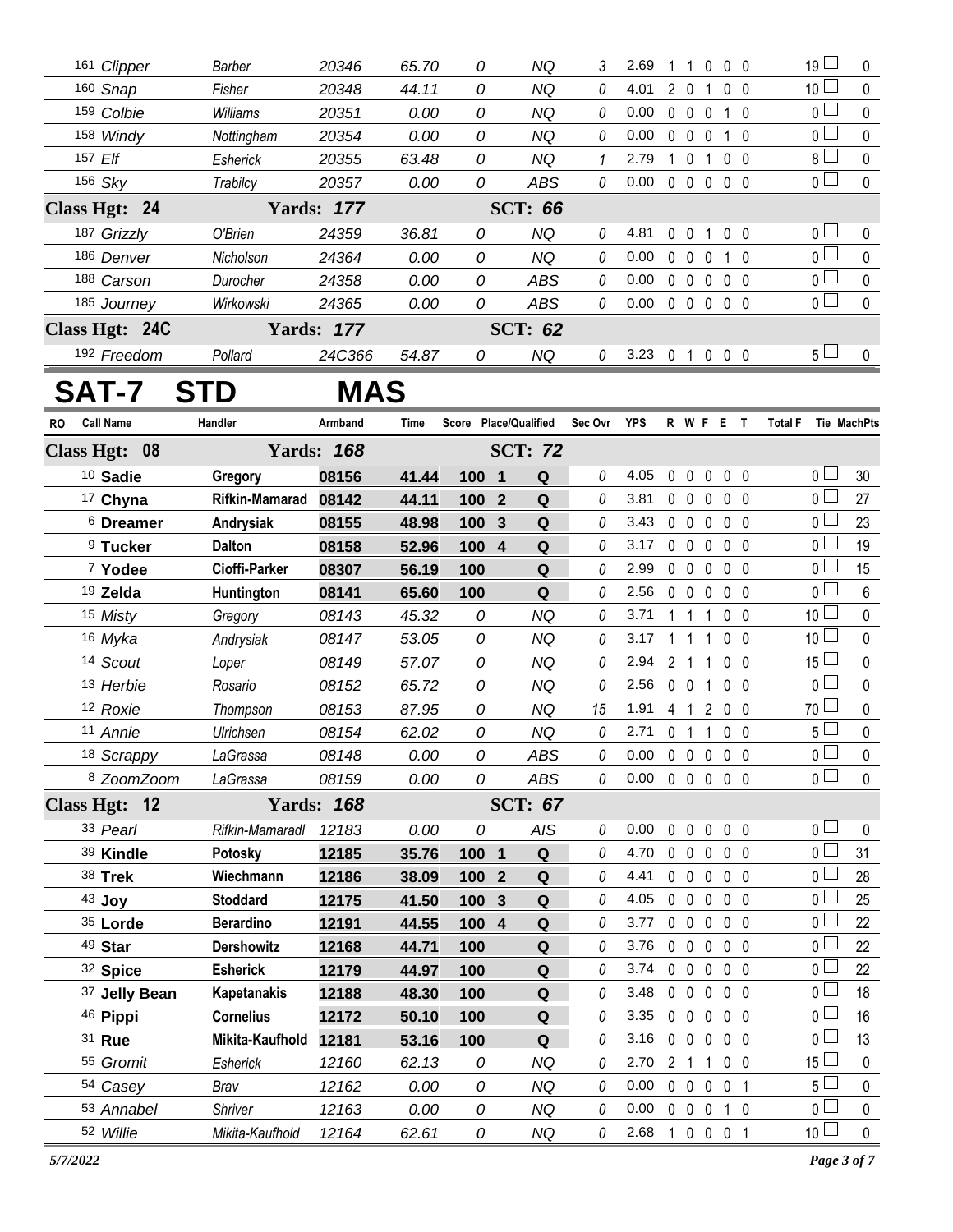| 51 Beau               | Preston               | 12165             | 44.22 | 0                              | <b>NQ</b>      | 0        | 3.80           | 1 0 2 0 0                      |                |                | 5 L             | 0            |
|-----------------------|-----------------------|-------------------|-------|--------------------------------|----------------|----------|----------------|--------------------------------|----------------|----------------|-----------------|--------------|
| 34 Grace              | Albrizio              | 12166             | 45.79 | 0                              | <b>NQ</b>      | 0        | 3.67           | $0\quad 0$                     | $\mathbf 0$    | 0 <sub>1</sub> | 5 <sup>1</sup>  | $\mathbf 0$  |
| 50 Blaze              | Anderson              | 12167             | 37.77 | 0                              | NQ             | 0        | 4.45           | $\mathbf{1}$                   | $\mathbf{2}$   | $0\quad 0$     | 10 L            | 0            |
| 48 Targhee            | Schroeder             | 12170             | 0.00  | 0                              | <b>NQ</b>      | 0        | 0.00           | $0\quad 0$                     | $\mathbf 0$    | $1\quad0$      | 0 <sub>0</sub>  | $\pmb{0}$    |
| 47 Gunner             | Lang                  | 12171             | 0.00  | 0                              | NQ             | 0        | 0.00           | $0\quad 0$                     | $\mathbf 0$    | 10             | $0\perp$        | 0            |
| 45 Blu                | Dereka                | 12173             | 0.00  | 0                              | NQ             | 0        | 0.00           | $\mathbf 0$<br>$\overline{0}$  | $\mathbf 0$    | $1\quad0$      | 0 <sup>1</sup>  | $\pmb{0}$    |
| 44 Maverick           | Edel                  | 12174             | 49.85 | 0                              | NQ             | 0        | 3.37           | $\mathbf{1}$<br>$\mathbf{0}$   | $\mathbf 0$    | 0 <sub>1</sub> | 10 <sup>1</sup> | 0            |
| 42 Maksim             | Kane                  | 12177             | 39.91 | 0                              | <b>NQ</b>      | 0        | 4.21           | $0\quad 0$                     | -1             | 0 <sub>0</sub> | $0-$            | $\pmb{0}$    |
| 41 Victory            | Marlow                | 12180             | 55.18 | 0                              | <b>NQ</b>      | 0        | 3.04           | $2\quad0$                      | 1              | 0 <sub>2</sub> | 20 L            | 0            |
| <sup>40</sup> Clipper | Sangenito             | 12184             | 70.22 | 0                              | <b>NQ</b>      | 3        | 2.39           | 3 <sub>1</sub>                 | 1              | $0\quad 0$     | 29 L            | 0            |
| 36 Moose              | Schiappa              | 12190             | 52.79 | 0                              | NQ             | 0        | 3.18           | $\mathbf{1}$<br>$\mathbf 0$    | 1              | 0 <sub>0</sub> | 5 l             | 0            |
| 30 Zor-el             | Bergmann              | 12192             | 30.80 | 0                              | <b>NQ</b>      | 0        | 5.45           | 2 2 2                          |                | 0 <sub>0</sub> | $20$ $\Box$     | $\pmb{0}$    |
| <sup>29</sup> Gotcha! | <b>Matthews</b>       | 12322             | 0.00  | 0                              | <b>NQ</b>      | 0        | 0.00           | 0 0 0 1 0                      |                |                | 0 <sup>1</sup>  | $\mathbf 0$  |
| Class Hgt: 16         |                       | <b>Yards: 173</b> |       |                                | <b>SCT: 66</b> |          |                |                                |                |                |                 |              |
| 75 Lilac              | <b>Davis</b>          | 16210             | 32.46 | 100 1                          | Q              | 0        | 5.33           | 0<br>$\mathbf{0}$              | $\mathbf 0$    | $0\quad 0$     | 0 <sub>0</sub>  | 33           |
| 64 Burst              | Kane                  | 16224             | 34.99 | 100<br>$\mathbf{2}$            | Q              | 0        | 4.94           | $\mathbf{0}$<br>$\Omega$       | 0              | 0 <sub>0</sub> | 0 <sub>0</sub>  | 31           |
| 76 Neutrino           | <b>Reichert</b>       | 16209             | 35.43 | 100<br>$\mathbf{3}$            | Q              | $\theta$ | 4.88           | $\mathbf 0$<br>$\overline{0}$  | $\mathbf 0$    | 0 <sub>0</sub> | 0 <sub>0</sub>  | 30           |
| 67 Joey               | Condit                | 16221             | 39.35 | 100<br>$\overline{\mathbf{4}}$ | Q              | 0        | 4.40           | $0\quad 0$                     | $\mathbf 0$    | 0 <sub>0</sub> | 0 l             | 26           |
| 88 Tucker             | <b>Powell</b>         | 16193             | 43.47 | 100                            | Q              | 0        | 3.98           | $\mathbf{0}$<br>$\overline{0}$ | 0              | 0 <sub>0</sub> | 0 L             | 22           |
| <sup>66</sup> Lark    | <b>Mandich-Steige</b> | 16222             | 49.44 | 100                            | Q              | 0        | 3.50           | $0\quad 0$                     | $\mathbf{0}$   | 0 <sub>0</sub> | 0 L             | 16           |
| 69 Emmy               | <b>Borowsky</b>       | 16218             | 52.31 | 100                            | Q              | 0        | 3.31           | 0<br>$\mathbf 0$               | 0              | 0 <sub>0</sub> | 0 l             | 13           |
| 87 Lila               | <b>Bunin</b>          | 16194             | 51.27 | 0                              | NQ             | 0        | 3.37           | 1<br>$\overline{1}$            | 1              | 0 <sub>0</sub> | 10 <sup>1</sup> | 0            |
| 86 E.V.               | Gichner               | 16195             | 0.00  | 0                              | <b>NQ</b>      | 0        | 0.00           | $0\quad 0$                     | $\mathbf 0$    | $1\quad0$      | 0 <sub>0</sub>  | 0            |
| 85 Surf               | Wiechmann             | 16196             | 0.00  | 0                              | NQ             | 0        | 0.00           | $0\quad 0$                     | -1             | 0 <sub>0</sub> | 0 <sub>1</sub>  | $\mathbf{0}$ |
| 83 Paprika            | Emmanuelli            | 16198             | 44.87 | 0                              | <b>NQ</b>      | $\theta$ | 3.86           | 1<br>$\overline{1}$            | 0              | 0 <sub>0</sub> | 10 <sup>1</sup> | 0            |
| 82 Rigby              | <b>Suttner</b>        | 16199             | 38.99 | 0                              | <b>NQ</b>      | 0        | 4.44           | $\mathbf{0}$<br>$\mathbf 1$    | $\mathbf 0$    | 0 <sub>0</sub> | 5 L             | $\mathbf{0}$ |
| 81 Spinner            | Fluet                 | 16201             | 0.00  | 0                              | <b>NQ</b>      | 0        | 0.00           | $\mathbf{0}$<br>$\overline{0}$ | $\mathbf 0$    | $1\quad0$      | 0 L             | 0            |
| 80 Gremlin            | Bridgwood             | 16202             | 44.50 | 0                              | NQ             | 0        | 3.89           | $\mathbf{0}$<br>1              | 0              | 0 <sub>0</sub> | 5 L             | $\mathbf{0}$ |
| 79 Cao Runn           | Bryden                | 16204             | 45.43 | 0                              | <b>NQ</b>      | $\theta$ | 3.81           | $2\quad0$                      |                | 200            | 10 $\lfloor$    | $\mathbf 0$  |
| 78 Sadie              | Baranowski            | 16206             | 50.10 | 0                              | <b>NQ</b>      | 0        | 3.45           | 1 2 0 0 0                      |                |                | 15 <sub>–</sub> | 0            |
| 77 Rune (Roon)        | Cramer                | 16207             | 55.82 | 0                              | <b>NQ</b>      | 0        | 3.10           | 2 0 0 0 0                      |                |                | 10 <sup>1</sup> | $\mathbf{0}$ |
| 74 ReCon              | Brown                 | 16211             | 34.18 | 0                              | NQ             | 0        | 5.06           | $0\quad 0$                     | 1              | 0 <sub>0</sub> | 0 <sup>1</sup>  | 0            |
| 73 Cynna              | Fischer               | 16212             | 38.76 | 0                              | NQ             | 0        | 4.46           | 2 2 3                          |                | $0\quad 0$     | 20 <sup>1</sup> | 0            |
| 72 Hula               | Ancona                | 16213             | 36.55 | 0                              | ΝQ             | 0        | 4.73           | $0\quad 0$                     | 1              | 0 <sub>0</sub> | 0 <sub>0</sub>  | 0            |
| 71 Sweep              | Wurst                 | 16216             | 0.00  | 0                              | <b>NQ</b>      | 0        | 0.00           | $0\quad 0\quad 0$              |                | 1 0            | 0 <sub>0</sub>  | 0            |
| 70 Silk               | Esherick              | 16217             | 68.61 | 0                              | <b>NQ</b>      | 2        | 2.52           | $\mathbf{1}$                   | 2 0 0 0        |                | $21 -$          | 0            |
| 68 Allie              | Parkin                | 16220             | 30.01 | 0                              | <b>NQ</b>      | 0        | 5.76           | 4                              | 2 <sub>3</sub> | $0\quad 0$     | 30 <sup>1</sup> | 0            |
| 65 Allie Oop          | Koziol                | 16223             | 0.00  | 0                              | NQ             | 0        | 0.00           | $0\quad 0$                     | $\mathbf 0$    | 1 0            | 0 <sub>0</sub>  | 0            |
| 63 Quicksilver        | Dershowitz            | 16225             | 0.00  | 0                              | NQ             | 0        | 0.00           | $0\quad 0\quad 0$              |                | 1 0            | 0 <sub>0</sub>  | 0            |
| 84 Isabel             | Sutch                 | 16197             | 0.00  | 0                              | ABS            | 0        | 0.00           | 00000                          |                |                | 0 <sub>0</sub>  | 0            |
| Class Hgt: 20         |                       | <b>Yards: 177</b> |       |                                | <b>SCT: 62</b> |          |                |                                |                |                |                 |              |
| 145 Edge              | <b>Fillips</b>        | 20239             | 31.96 | 100 1                          | Q              | 0        | 5.54           | $0\quad 0$                     | $\mathbf 0$    | 0 <sub>0</sub> | 0 <sub>0</sub>  | 30           |
| 154 Sir               | <b>Stevenson</b>      | 20227             | 34.93 | 100 2                          | Q              | 0        | 5.07           | $0\quad 0\quad 0$              |                | $0\quad 0$     | 0 <sub>0</sub>  | 27           |
| 131 Keen              | <b>Dattoma</b>        | 20262             | 35.07 | 100 3                          | $\mathbf Q$    | 0        | 5.05           | $0\quad 0\quad 0$              |                | $0\quad 0$     | 0 <sub>0</sub>  | 26           |
| 152 Fray              | Abel                  | 20229             | 35.44 | 100 4                          | Q              | 0        | 4.99           | $0\quad 0\quad 0$              |                | $0\quad 0$     | 0 <sub>0</sub>  | 26           |
| 129 Jazz              | Zislin                | 20264             | 37.39 | 100                            | $\mathbf Q$    | 0        | 4.73 0 0 0 0 0 |                                |                |                | 0 <sub>0</sub>  | 24           |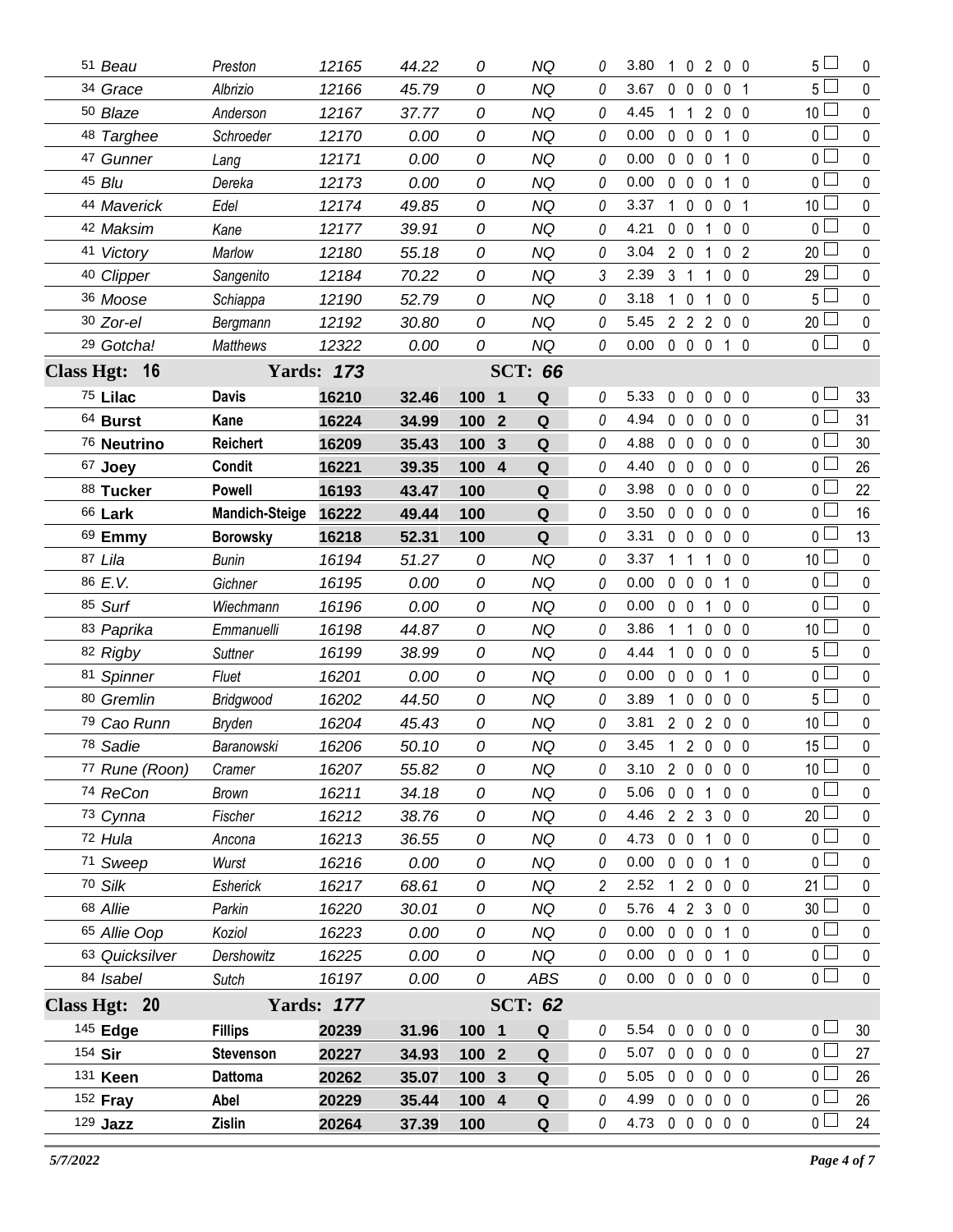| 146 Bijou     | <b>Biondi</b>     | 20238             | 38.26 | 100              | Q              | 0        | 4.63           | $0\quad 0$     |                         | 0                 | 0 <sub>0</sub> |              | 0 <sup>2</sup>  | 23             |
|---------------|-------------------|-------------------|-------|------------------|----------------|----------|----------------|----------------|-------------------------|-------------------|----------------|--------------|-----------------|----------------|
| 139 Whin      | <b>Gissler</b>    | 20247             | 38.79 | 100              | ${\bf Q}$      | 0        | 4.56           | $\mathbf 0$    | $\mathbf 0$             | 0                 | 0 <sub>0</sub> |              | 0 L             | 23             |
| 115 Woody     | <b>Gibbons</b>    | 20349             | 39.05 | 100              | Q              | 0        | 4.53           | $0\quad 0$     |                         | $\mathbf 0$       | 0 <sub>0</sub> |              | 0 <sub>l</sub>  | 22             |
| 121 Rayce     | Gonchar           | 20273             | 42.00 | 100              | Q              | 0        | 4.21           | $0\quad 0$     |                         | 0                 | 0 <sub>0</sub> |              | 0 <sup>2</sup>  | 20             |
| 149 Cadence   | <b>McLoughlin</b> | 20234             | 42.01 | 100              | $\mathbf Q$    | 0        | 4.21           | $0\quad 0$     |                         | $\mathbf 0$       | 0 <sub>0</sub> |              | 0 <sub>0</sub>  | 19             |
| 144 Tequila   | Cierpiszewski     | 20241             | 42.68 | 100              | Q              | 0        | 4.15           | $\mathbf 0$    | $\mathbf 0$             | 0                 | 0 <sub>0</sub> |              | 0 <sub>0</sub>  | 19             |
| 130 Nitro     | <b>Chernack</b>   | 20263             | 43.39 | 100              | $\mathbf Q$    | 0        | 4.08           | $0\quad 0$     |                         | 0                 | 0 <sub>0</sub> |              | 0 <sub>0</sub>  | 18             |
| 140 Trixie    | <b>Parrett</b>    | 20246             | 44.29 | 100              | $\mathbf Q$    | 0        | 4.00           | $\mathbf 0$    | $\mathbb O$             | 0                 | 0 <sub>0</sub> |              | 0 <sub>0</sub>  | 17             |
| 143 Ruby      | <b>Merkel</b>     | 20242             | 49.32 | 100              | Q              | 0        | 3.59           | $0\quad 0$     |                         | 0                 | 0 <sub>0</sub> |              | 0 <sub>0</sub>  | 12             |
| 155 Dobby     | Cifarelli         | 20226             | 0.00  | 0                | <b>NQ</b>      | 0        | 0.00           | $\mathbf 0$    | $\mathbf 0$             | 0                 | 1              | $\mathbf 0$  | 0 <sup>1</sup>  | $\pmb{0}$      |
| 151 Cooper    | Mellon            | 20232             | 59.96 | 0                | <b>NQ</b>      | 0        | 2.95           | $0\quad 0$     |                         | 1                 | 0 <sub>0</sub> |              | 0 <sub>0</sub>  | $\pmb{0}$      |
| 150 'NSync    | <b>Schmitter</b>  | 20233             | 0.00  | 0                | <b>NQ</b>      | 0        | 0.00           | $\mathbf 0$    | $\mathbb O$             | 0                 | 1              | $\mathbf{0}$ | $\overline{0}$  | 0              |
| 148 Byron     | Ulrichsen         | 20235             | 0.00  | 0                | <b>NQ</b>      | 0        | 0.00           | $0\quad 0$     |                         | 1                 | 0 <sub>0</sub> |              | $\overline{0}$  | 0              |
| 147 Lacey     | Quaglietta        | 20237             | 68.31 | 0                | <b>NQ</b>      | 6        | 2.59           | $\overline{2}$ | $\mathbf{1}$            | 0                 | $0\quad 0$     |              | $33\perp$       | $\mathbf 0$    |
| 142 Lincoln   | Ferentinos        | 20243             | 37.53 | 0                | <b>NQ</b>      | 0        | 4.72           | $1\quad1$      |                         | 200               |                |              | 10 <sup>L</sup> | 0              |
| 141 Rosie     | Kealey            | 20244             | 38.17 | 0                | <b>NQ</b>      | 0        | 4.64           | $\mathbf{0}$   | $\mathbf{1}$            | 0                 | 0 <sub>0</sub> |              | $5\Box$         | $\mathbf 0$    |
| 138 Tag       | Lechner           | 20249             | 39.58 | 0                | <b>NQ</b>      | 0        | 4.47           | $1\quad1$      |                         | 1                 | 0 <sub>0</sub> |              | 10 <sup>2</sup> | 0              |
| 137 Ben       | Kramer            | 20250             | 0.00  | 0                | <b>NQ</b>      | 0        | 0.00           | 0              | $\mathbf 0$             | 0                 | 1 0            |              | $\overline{0}$  | $\mathbf 0$    |
| 136 Mattie    | Gereg             | 20251             | 0.00  | 0                | <b>NQ</b>      | 0        | 0.00           | $0\quad 0$     |                         | 0                 | 1 0            |              | $\overline{0}$  | 0              |
| 135 Nick      | Wurst             | 20255             | 36.08 | 0                | <b>NQ</b>      | 0        | 4.91           | $\mathbf{0}$   | 0                       | 1                 | 0 <sub>0</sub> |              | $\overline{0}$  | $\mathbf 0$    |
| 134 Benson    | Franklin          | 20258             | 47.19 | 0                | <b>NQ</b>      | 0        | 3.75           | 0 <sub>1</sub> |                         | 0                 | 0 <sub>0</sub> |              | 5 <sub>1</sub>  | 0              |
| 132 T Rex     | <b>Masters</b>    | 20261             | 46.24 | 0                | <b>NQ</b>      | 0        | 3.83           | 0              | $\overline{1}$          | $\mathbf 0$       | $0\quad 0$     |              | $5\perp$        | $\mathbf 0$    |
| 128 Celeste   | Teramoto          | 20265             | 52.88 | 0                | <b>NQ</b>      | 0        | 3.35           | 2 <sub>1</sub> |                         | 1                 | 0 <sub>0</sub> |              | 15 <sup>L</sup> | 0              |
| 127 Hops      | Mellon            | 20267             | 46.77 | 0                | <b>NQ</b>      | 0        | 3.78           | 0              | $\overline{1}$          | 1                 | 0 <sub>0</sub> |              | $5\perp$        | $\mathbf 0$    |
| 126 Rugby     | Wisner            | 20268             | 45.42 | 0                | <b>NQ</b>      | 0        | 3.90           | 1.             | 1                       | 1                 | 0 <sub>0</sub> |              | 10 <sup>2</sup> | 0              |
| 125 Peanut    | Cifarelli         | 20269             | 0.00  | 0                | <b>NQ</b>      | 0        | 0.00           | $\mathbf 0$    | $\mathbf 0$             | $\mathbf 0$       | $\mathbf{1}$   | $\mathbf 0$  | $\overline{0}$  | $\mathbf 0$    |
| 124 Dahlia    | Halperin          | 20270             | 50.20 | 0                | <b>NQ</b>      | 0        | 3.53           | 3 <sub>2</sub> |                         | 1                 | 0 <sub>0</sub> |              | 25 <sup>L</sup> | 0              |
| 123 Mac       | Budzynski         | 20271             | 0.00  | 0                | <b>NQ</b>      | 0        | 0.00           | $\mathbf 0$    | $\mathbf 0$             | 0                 | $\mathbf{1}$   | $\mathbf{0}$ | $0\perp$        | $\mathbf 0$    |
| 122 Glitz     | Rohn              | 20272             | 0.00  | 0                | <b>NQ</b>      | 0        | 0.00           | $\mathbf 0$    | $\overline{\mathbf{0}}$ | 0                 | 1 <sub>0</sub> |              | $\overline{0}$  | $\pmb{0}$      |
| 120 Lilu      | O'Brien           | 20274             | 38.97 | 0                | <b>NQ</b>      | $\theta$ | 4.54           | $1\quad1$      |                         | $0\quad 0\quad 0$ |                |              | $10$ $\Box$     | 0              |
| 119 Shelby    | Ayers             | 20275             | 39.59 | 0                | ΝQ             | 0        | 4.47           | 1 1 1 0 0      |                         |                   |                |              | $10$ $\Box$     | 0              |
| 118 Lucy      | <b>Phillips</b>   | 20276             | 41.95 | 0                | <b>NQ</b>      | 0        | 4.22           | $\mathbf{1}$   | $\overline{0}$          | $0\quad 0\quad 0$ |                |              | 5 <sup>1</sup>  | 0              |
| 117 Wish      | Biondi            | 20278             | 0.00  | 0                | NQ             | 0        | 0.00           |                | $0\quad 0\quad 0$       |                   | 1 0            |              | 0 <sup>2</sup>  | 0              |
| 116 Rocky     | Veiga             | 20345             | 65.53 | 0                | NQ             | 3        | 2.70           |                | 3 2 1                   |                   | $0\quad 0$     |              | $34 \Box$       | 0              |
| 114 Kraze     | Lembo             | 20352             | 36.39 | 0                | NQ             | 0        | 4.86           | $0\quad 0$     |                         | 1                 | 0 <sub>0</sub> |              | 0 <sub>0</sub>  | 0              |
| 153 Rosie     | Lembo             | 20228             | 0.00  | 0                | ABS            | 0        | 0.00           |                |                         | 0 0 0 0 0         |                |              | $\overline{0}$  | 0              |
| 133 Chick     | Mosner            | 20259             | 0.00  | 0                | ABS            | 0        | 0.00           |                |                         | 00000             |                |              | $\overline{0}$  | 0              |
| Class Hgt: 24 |                   | <b>Yards: 177</b> |       |                  | <b>SCT: 66</b> |          |                |                |                         |                   |                |              |                 |                |
| 176 Ryder     | <b>Barlics</b>    | 24294             | 40.15 | 100 1            | Q              | 0        | 4.41           |                |                         | 0 0 0 0 0         |                |              | 0 <sub>1</sub>  | 25             |
| 177 Mercy     | <b>Phillips</b>   | 24360             | 49.91 | 100 2            | Q              | 0        | 3.55           | $0\quad 0$     |                         | $\mathbf 0$       | 0 <sub>0</sub> |              | 0 <sub>0</sub>  | 16             |
| 181 Enda      | Novak             | 24288             | 51.07 | 100 <sub>3</sub> | $\mathbf Q$    | 0        | 3.47           | $0\quad 0$     |                         | $\mathbf 0$       | $0\quad 0$     |              | 0 <sub>1</sub>  | 14             |
| $173$ Tsavo   | <b>Odgers</b>     | 24296             | 57.66 | 100 4            | Q              | 0        | 3.07           | $0\quad 0$     |                         | $\mathbf 0$       | $0\quad 0$     |              | 0 <sup>1</sup>  | 8              |
| 189 Kai       | <b>Thorpe</b>     | 24282             | 58.24 | 100              | Q              | 0        | 3.04           | $0\quad 0$     |                         | $0\quad 0\quad 0$ |                |              | $\overline{0}$  | $\overline{7}$ |
| 191 Rio       | <b>Barlics</b>    | 24280             | 43.45 | 0                | <b>NQ</b>      | 0        | 4.07           | 1 1            |                         | 200               |                |              | 10 <sup>1</sup> | 0              |
| 184 Glory     | Gonchar           | 24281             | 48.39 | 0                | NQ             | 0        | 3.66           | 0 <sub>1</sub> |                         | $\mathbf{1}$      | 0 <sub>1</sub> |              | 10 <sup>L</sup> | $\pmb{0}$      |
| 183 Declan    | Solakian          | 24283             | 47.52 | 0                | NQ             | 0        | 3.72 0 1 1 0 0 |                |                         |                   |                |              | $5\Box$         | $\mathbf 0$    |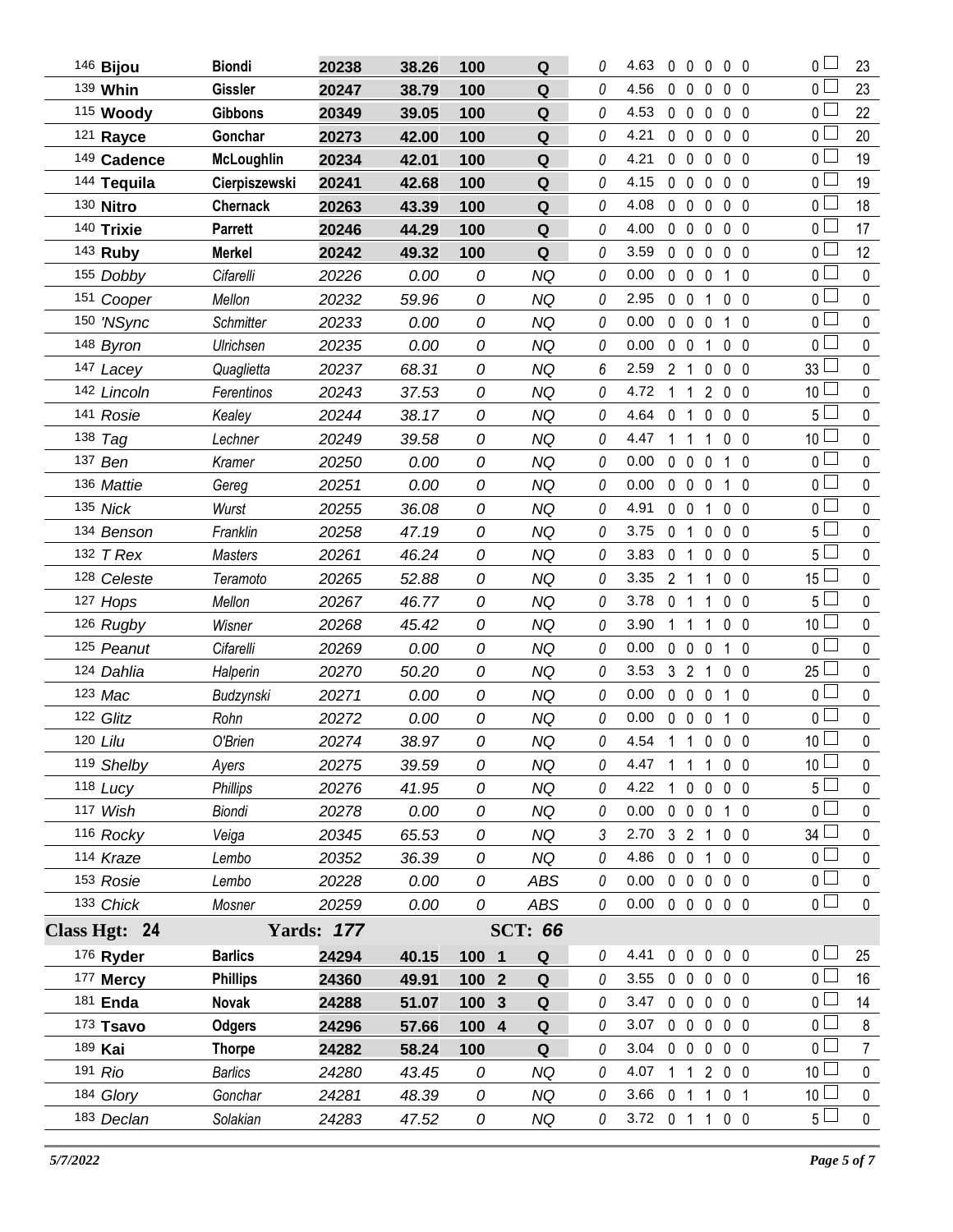| 182 Boone                     | Coderre          | 24285             | 42.88         | 0                     | NQ             | 0        | 4.13                       |            |                   |                | 11000                           |                | 10 <sup>1</sup> | 0                  |
|-------------------------------|------------------|-------------------|---------------|-----------------------|----------------|----------|----------------------------|------------|-------------------|----------------|---------------------------------|----------------|-----------------|--------------------|
| 180 Stevie Girl               | Evans            | 24289             | 46.99         | 0                     | NQ             | 0        | 3.77                       | -1         | $\mathbf{0}$      | 0              | $0\quad 0$                      |                | 5 <sub>1</sub>  | 0                  |
| 179 Trudy                     | Carberry         | 24290             | 41.12         | 0                     | NQ             | 0        | 4.30                       | $0\quad 0$ |                   | $\mathbf{1}$   | $0\quad 0$                      |                | 0 l             | 0                  |
| 174 Shambhu                   | Thorpe           | 24297             | 0.00          | 0                     | NQ             | 0        | 0.00                       |            | $0\quad 0\quad 0$ |                | $1\quad0$                       |                | $\overline{0}$  | $\mathbf 0$        |
| 190 Doc                       | McIlhenny        | 24284             | 0.00          | 0                     | <b>ABS</b>     | 0        | 0.00                       | $0\quad 0$ |                   | $\mathbf 0$    | $0\quad 0$                      |                | 0 <sub>0</sub>  | 0                  |
| 178 Hunter                    | Pactwa           | 24292             | 0.00          | 0                     | <b>ABS</b>     | 0        | 0.00                       | $0\quad 0$ |                   | $\overline{0}$ | $0\quad 0$                      |                | 0 <sup>1</sup>  | 0                  |
| 175 Dublin                    | McIlhenny        | 24295             | 0.00          | 0                     | <b>ABS</b>     | 0        | 0.00                       |            |                   |                | 00000                           |                | 0 <sub>0</sub>  | $\mathbf 0$        |
| <b>SAT-7</b>                  | <b>STD</b>       |                   | <b>NOV P</b>  |                       |                |          |                            |            |                   |                |                                 |                |                 |                    |
| <b>Call Name</b><br>RO.       | Handler          | Armband           | Time          | Score Place/Qualified |                | Sec Ovr  | <b>YPS</b>                 |            | R W F E           |                | $\mathbf{T}$                    | <b>Total F</b> |                 | <b>Tie MachPts</b> |
| Class Hgt: 04                 |                  | <b>Yards: 129</b> |               |                       | <b>SCT: 80</b> |          |                            |            |                   |                |                                 |                |                 |                    |
| <sup>1</sup> Cherry           | Santomauro       | 04032             | 0.00          | 0                     | <b>AIS</b>     | 0        | $0.00 \t0 \t0 \t0 \t0 \t0$ |            |                   |                |                                 |                | 0 <sub>0</sub>  | 0                  |
| Class Hgt: 12                 |                  | <b>Yards: 132</b> |               |                       | <b>SCT: 71</b> |          |                            |            |                   |                |                                 |                |                 |                    |
| 7 Ripley                      | Powell           | 12034             | 50.65         | 0                     | <b>NQ</b>      | 0        | 2.61 0 0 2 0 0             |            |                   |                |                                 |                | 0 <sub>0</sub>  | 0                  |
| Class Hgt: 20                 |                  | <b>Yards: 135</b> |               |                       | <b>SCT: 71</b> |          |                            |            |                   |                |                                 |                |                 |                    |
| 17 Jewel                      | Tobin            | 20037             | 0.00          | 0                     | NQ             | 0        | $0.00 \t0 \t0 \t0 \t1 \t0$ |            |                   |                |                                 |                | 0 <sub>0</sub>  | 0                  |
| <b>SAT-7</b>                  | <b>STD</b>       |                   | <b>OPEN P</b> |                       |                |          |                            |            |                   |                |                                 |                |                 |                    |
| <b>Call Name</b><br><b>RO</b> | Handler          | Armband           | Time          | Score Place/Qualified |                | Sec Ovr  | <b>YPS</b>                 |            |                   |                | R W F E T                       | <b>Total F</b> |                 | <b>Tie MachPts</b> |
| Class Hgt: 16                 |                  | <b>Yards: 170</b> |               |                       | <b>SCT: 74</b> |          |                            |            |                   |                |                                 |                |                 |                    |
| $12$ Gia                      | <b>Gelsinger</b> | 16301             | 54.20         | 100 1                 | Q              | 0        | 3.14 0 0 0 0 0             |            |                   |                |                                 |                | 0 <sub>1</sub>  | 0                  |
| 11 Louie                      | Pratt            | 16035             | 82.64         | 0                     | <b>NQ</b>      | 8        | 2.06                       |            |                   |                | 2 3 1 0 0                       |                | $41\Box$        | $\mathbf 0$        |
| Class Hgt: 20                 |                  | <b>Yards: 170</b> |               |                       | <b>SCT: 77</b> |          |                            |            |                   |                |                                 |                |                 |                    |
| 27 Kenzie                     | Morck            | 20010             | 0.00          | 0                     | <b>NQ</b>      | 0        | 0.00                       |            |                   |                | 0 0 0 1 0                       |                | 0 <sub>1</sub>  | 0                  |
| 26 Rigel                      | Bowen            | 20038             | 84.00         | 0                     | NQ             | 7        | 2.02 0 0 1 0 0             |            |                   |                |                                 |                | 14              | $\pmb{0}$          |
| <b>SAT-7</b>                  | <b>STD</b>       | EX P              |               |                       |                |          |                            |            |                   |                |                                 |                |                 |                    |
| <b>Call Name</b><br>RO.       | Handler          | Armband           | Time          | Score Place/Qualified |                | Sec Ovr  | <b>YPS</b>                 |            |                   |                | R W F E T                       | <b>Total F</b> |                 | <b>Tie MachPts</b> |
| Class Hgt: 20                 |                  | <b>Yards: 177</b> |               |                       | <b>SCT: 71</b> |          |                            |            |                   |                |                                 |                |                 |                    |
| 172 Zooka                     | Ambrogi          | 20304             | 44.78         | 0                     | NQ             | 0        | 3.95 0 0 1 0 0             |            |                   |                |                                 |                | 0 <sub>1</sub>  | 0                  |
| SAT-7                         | <b>STD</b>       |                   | <b>MAS P</b>  |                       |                |          |                            |            |                   |                |                                 |                |                 |                    |
| <b>Call Name</b><br>RO.       | Handler          | Armband           | Time          | Score Place/Qualified |                | Sec Ovr  | <b>YPS</b>                 |            |                   |                | R W F E T                       | <b>Total F</b> |                 | <b>Tie MachPts</b> |
| Class Hgt: 04                 |                  | <b>Yards: 168</b> |               |                       | <b>SCT: 77</b> |          |                            |            |                   |                |                                 |                |                 |                    |
| <sup>5</sup> River            | Masch            | 04087             | 0.00          | 0                     | NQ             | 0        | 0.00                       |            | 200               |                | $0\quad 0$                      |                | 10 <sup>1</sup> | 0                  |
| 4 Elvis                       | Loper            | 04088             | 59.67         | 0                     | NQ             | 0        | 2.82                       |            | $1\quad1$         |                | 3 0 0                           |                | 10 <sup>2</sup> | 0                  |
| 1 CC                          | Masch            | 04090             | 46.46         | 0                     | <b>NQ</b>      | 0        | 3.62 0 0 2 0 1             |            |                   |                |                                 |                | 5 <sub>1</sub>  | $\pmb{0}$          |
| 3 Max                         | Brav             | 04091             | 58.57         | 0                     | NQ             | 0        | 2.87                       |            |                   |                | 1 2 0 0 0                       |                | $15 -$          | $\pmb{0}$          |
| <sup>2</sup> Ace              | Santomauro       | 04092             | 0.00          | 0                     | <b>ABS</b>     | 0        | 0.00                       |            |                   |                | $0\quad 0\quad 0\quad 0\quad 0$ |                | 0 <sub>0</sub>  | $\mathbf 0$        |
| Class Hgt: 08                 |                  | <b>Yards: 168</b> |               |                       | <b>SCT: 72</b> |          |                            |            |                   |                |                                 |                |                 |                    |
| <sup>27</sup> Boots           | <b>Potts</b>     | 08095             | 40.31         | 100 1                 | Q              | 0        | 4.17                       |            |                   |                | 00000                           |                | 0 <sub>0</sub>  | 31                 |
| 28 Kylie                      | Parkin           | 08093             | 46.30         | 0                     | <b>NQ</b>      | 0        | 3.63 0 0 1 0 0             |            |                   |                |                                 |                | 0 <sub>0</sub>  | $\pmb{0}$          |
| 26 Jeter                      | Logan            | 08096             | 50.19         | 0                     | <b>NQ</b>      | 0        | 3.35                       |            |                   |                | 10000                           |                | $5 -$           | $\mathbf 0$        |
| <sup>25</sup> Berkeley        | Smey             | 08299             | 61.41         | 0                     | NQ             | $\theta$ | 2.74 1 0 0 0 0             |            |                   |                |                                 |                | 5 <sub>1</sub>  | $\pmb{0}$          |
| Class Hgt: 12                 |                  | <b>Yards: 173</b> |               |                       | <b>SCT: 71</b> |          |                            |            |                   |                |                                 |                |                 |                    |